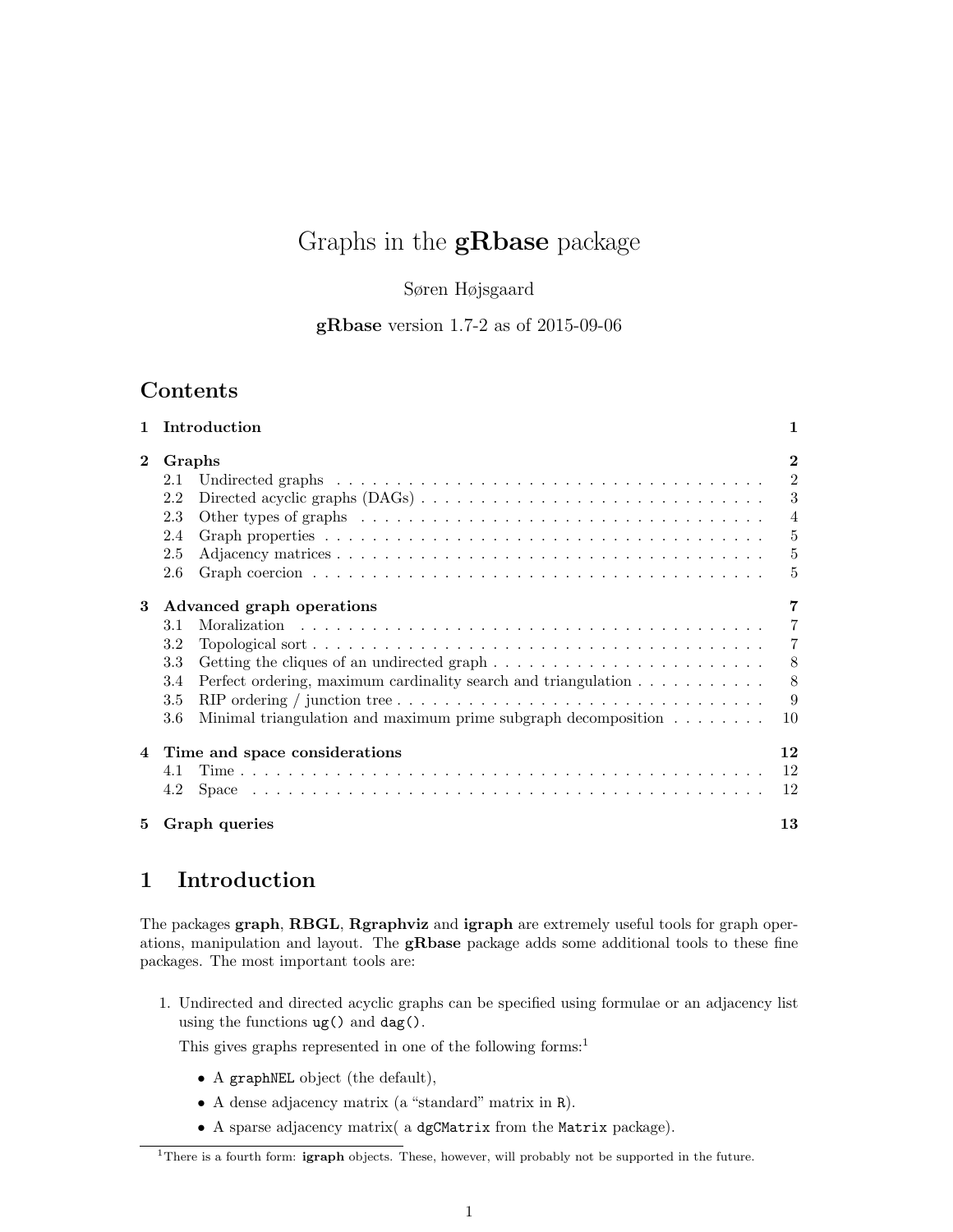- 2. Some graph algorithms are implemented in  $\mathbf{gRbase}$ . These can be applied to graphs represented as **graphNELs** and matrices. The most important algorithms are:
	- moralize(), (moralize a directed acyclic graph)
	- mcs(),(maximum cardinality search for undirected graph)
	- triangulate(), (triangulate undirected graph)
	- rip(), (RIP ordering of cliques of triangulated undirected graph)
	- jTree() (Create junction tree from triangualted undirected graph).
	- getCliques(), (get the (maximal) cliques of an undirected graph)
	- minimalTriang() (minimal triangulation of undirected graph)
	- mpd() (maximal prime subgraph decomposition of undirected graph)

The general scheme is the following: For example, for maximum cardinality search there is a mcs() function and a mcs.default() method performs maximum cardinality search for graphs represented as graphNELs and as sparse and dense matrices. The workhorse is the function mcsMAT() which takes a sparse or a dense matrix as input.

## 2 Graphs

Undirected graphs can be created by the ug() function and directed acyclic graphs (DAGs) by the dag() function. The graphs can be specified either using formulae or a list of vectors; see examples below.

#### 2.1 Undirected graphs

An undirected graph is created by the ug() function. The following specifications are equivalent (notice that ":" and "\*" can be used interchangably):

```
R > ug11 <- ug( a*b + b*c*d)
R> ug12 <- ug( c("a","b"), c("b","c","d") )
R> ug13 <- ug( list( c("a","b"), c("b","c","d") ) )
```
Default is to return a graphNEL object (for which there is a plot method):

```
R > uq11
```

```
A graphNEL graph with undirected edges
Number of Nodes = 4
Number of Edges = 4
R> nodes(ug11)
[1] "a" "b" "c" "d"
R> str( edges(ug11) )
List of 4
$ a: chr "b"
$ b: chr [1:3] "c" "d" "a"
$ c: chr [1:2] "d" "b"
$ d: chr [1:2] "b" "c"
R> plot( ug11 )
```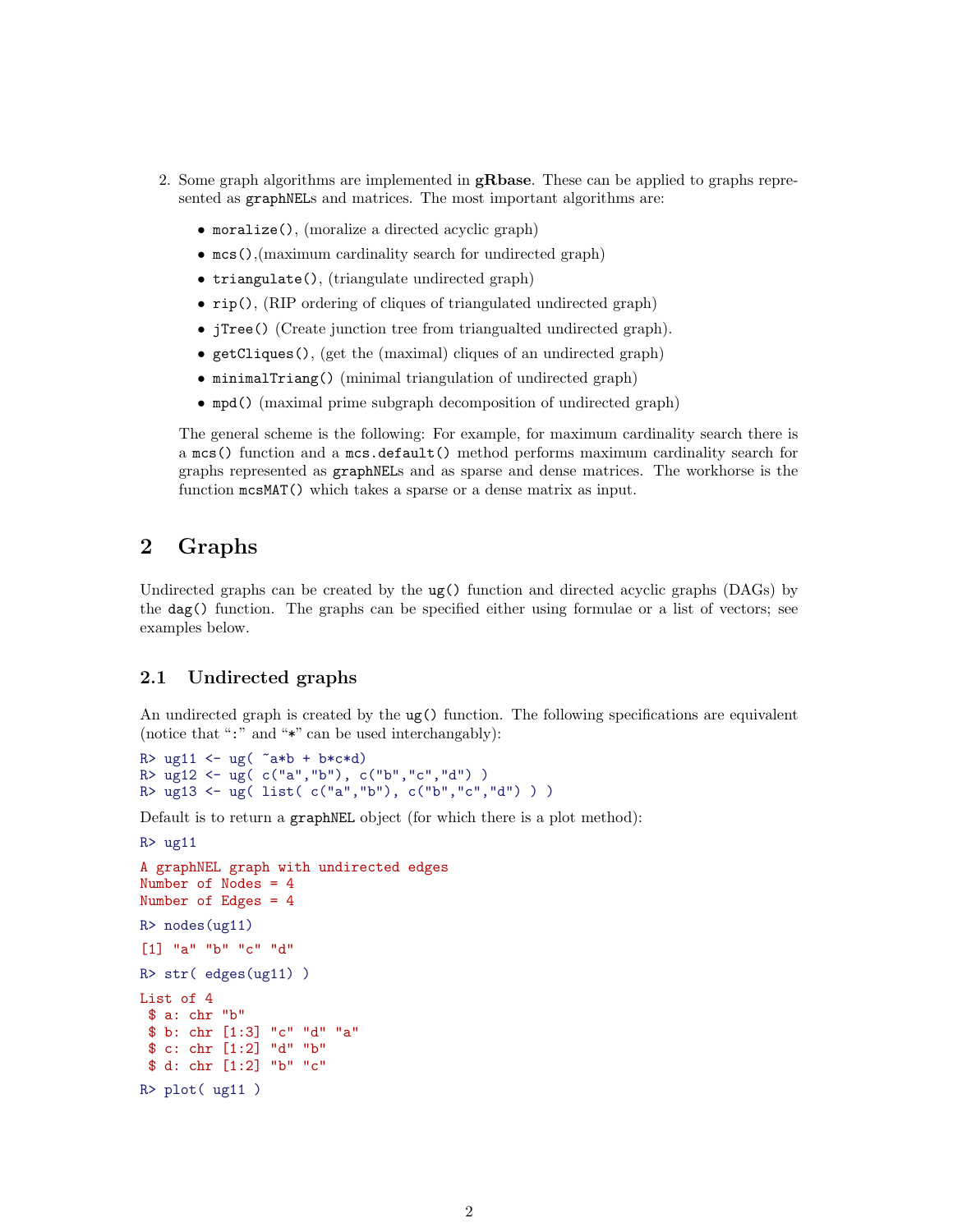

Matrix representations are obtained with:

```
R> ug11m <- ug( ~a*b + b*c*d, result="matrix")
 a b c d
a 0 1 0 0
b 1 0 1 1
c 0 1 0 1
d 0 1 1 0
R> ug11M <- ug( ~a*b + b*c*d, result="dgCMatrix")
4 x 4 sparse Matrix of class "dgCMatrix"
 a b c d
a . 1 . .
b 1 . 1 1
c . 1 . 1
d . 1 1 .
```
### 2.2 Directed acyclic graphs (DAGs)

A directed acyclic graph is created by the dag() function. The following specifications are equivalent (notice that ":" and "\*" can be used interchangably):

```
R> dag11 <- dag(\alpha*b + b*c*d)
R> dag12 <- dag( c("a","b"), c("b","c","d") )
R> dag13 <- dag( list( c("a","b"), c("b","c","d") ) )
```
The syntax rules are that  $\tilde{a}$  (and  $\tilde{a}$ ") means that "a" has no parents while  $\tilde{c}$  : a:b (and  $c(\tilde{c}, \tilde{a}, \tilde{b})$ "a", "b")) means that "c" has parents "a" and "b".

```
R> dag11
A graphNEL graph with directed edges
Number of Nodes = 4
Number of Edges = 3
R> nodes( dag11 )
[1] "a" "b" "c" "d"
R> str( edges( dag11 ) )
List of 4
 $ a: chr(0)$ b: chr "a"
 $ c: chr "b"
 $ d: chr "b"
R> plot( dag11 )
```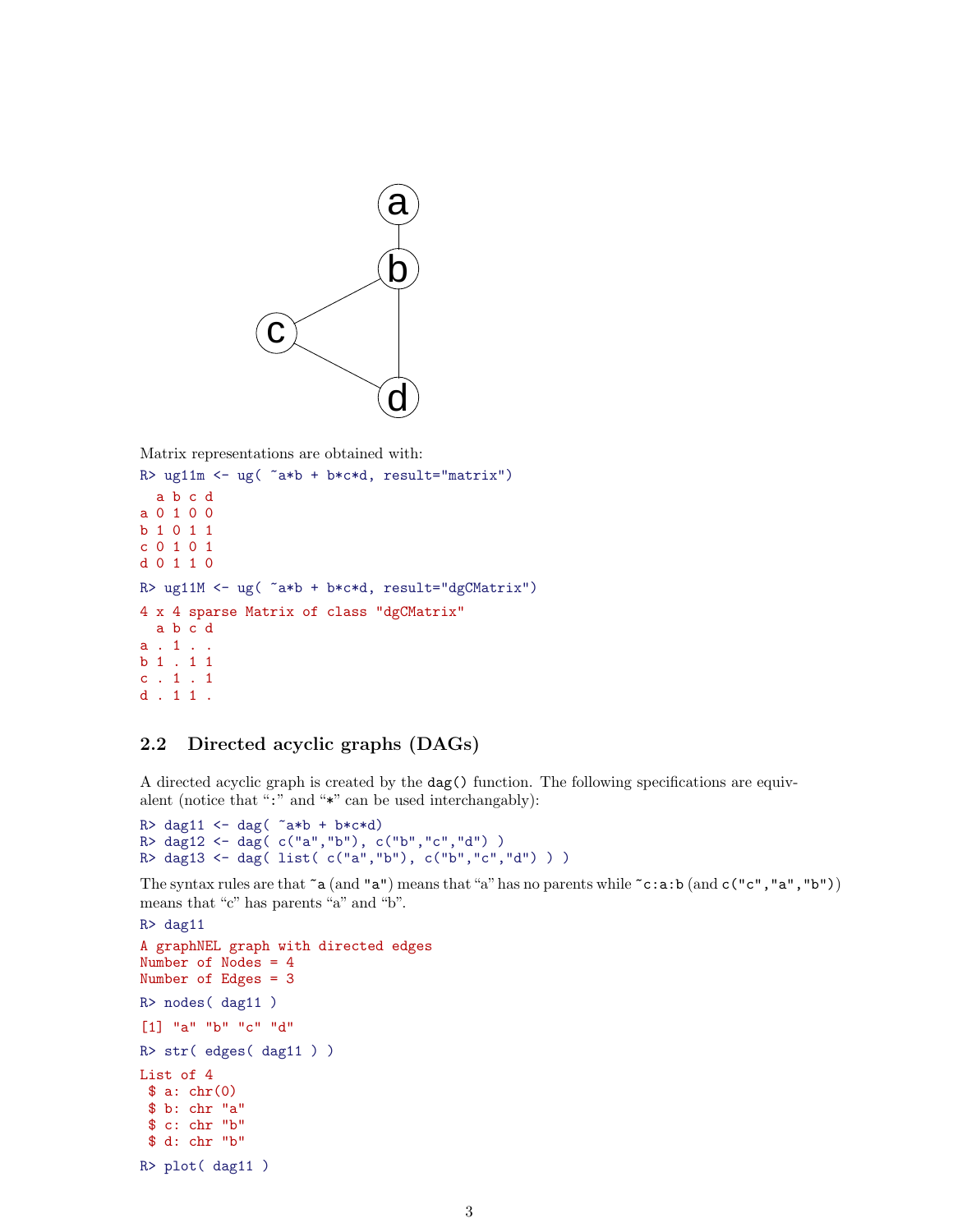

Matrix representations are obtained with:

R> dag11m <- dag( ~a\*b + b\*c\*d, result="matrix") R> dag11M <- dag( ~a\*b + b\*c\*d, result="dgCMatrix")

## 2.3 Other types of graphs

The dag() function allows for creation of directed graphs which are not DAGs. Consider

```
R > d1.bi \leftarrow dag("a:b + b:a)R> edgemode( d1.bi )
[1] "directed"
R> str( edges(d1.bi) )
List of 2
$ a: chr "b"
$ b: chr "a"
```
This graph is not DAG because there is an edge from a to b and from b to a; i.e., the edge is bidirected. Likewise we may create:

```
R > d2.cyc < - dag("a:b+b: c+c:a)R> par(mfrow=c(1,2)); plot(d1.bi); plot(d2.cyc)
```


Notice: Supplying dag() with forceCheck=TRUE forces dag() to check if the graph is acyclic: R> print( try( dag("a:b+b:c+c:a, forceCheck=TRUE) ) ) [1] "Error : In dag/dagList: Graph is not a DAG\n" attr(,"class")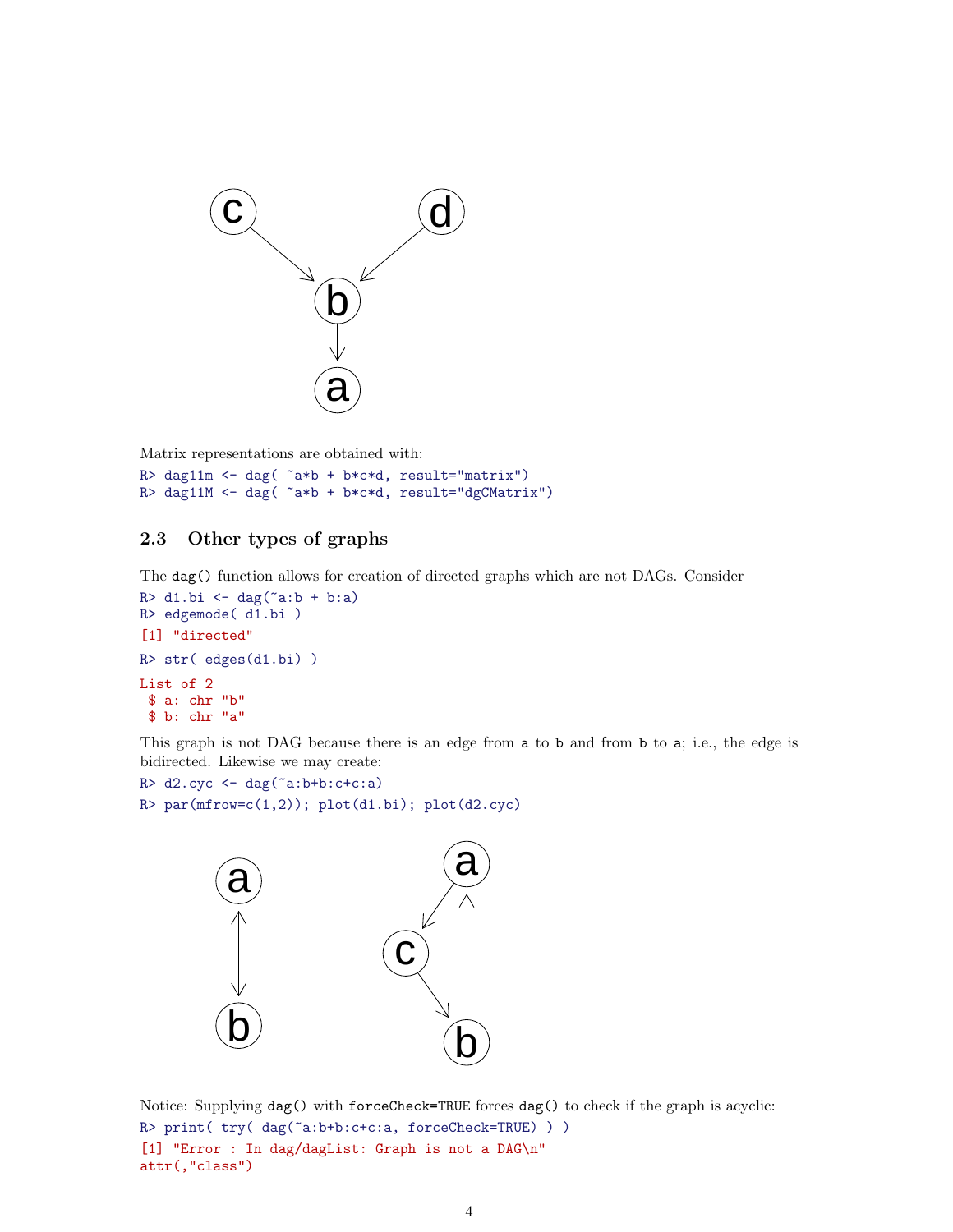```
[1] "try-error"
attr(,"condition")
<simpleError: In dag/dagList: Graph is not a DAG>
```
### 2.4 Graph properties

#### 2.5 Adjacency matrices

Graphs in the **graph** package (i.e. graphNEL objects) are represented as adjacency lists. However, there is a substantial overhead (in terms of computing time) for such objects. The graph algorithms in gRbase are mostly based on a representation as sparse adjacency matrices (which leads to faster code).

A non-zero value at entry  $(i, j)$  in an adjacency matrix A for a graph means that there is an edge from i to j. If also  $(j, i)$  is non-zero then there is also an edge from j to i. In this case we may think of a bidirected edge between i and j or we may think of the edge as being undirected. We do not distinguish between undirected and bidirected edges in the **gRbase** package. Put differently, in gRbase, edges are either directed or undirected/bidirected. In contrast, with graphNEL objects one can work with three types of edges: undirected, directed and bidirected edges.

- is.UG() checks if the adjacency matrix is symmetric (If applied to a graphNEL, the adjacency matrix is created and checked for symmetry.)
- is.TUG() checks if the graph is undirected and triangulated (also called chordal) by checking if the adjacency matrix is symmetric and the vertices can be given a perfect ordering using maximum cardinality seach.
- is. DG() checks if a graph is directed, i.e., that there are no undirected edges. This is done by computing the elementwise product of A and the transpose of A; if there are no non–zero entries in this product then the graph is directed.
- is.DAG() will return TRUE if all edges are directed and if there are no cycles in the graph. (This is checked by checking if the vertices in the graph can be given a topological ordering which is based on identifying an undirected edge with a bidrected edge).

Notice a special case, namely if the graph has no edges at all (such that the adjacency matrix consists only of zeros). Such a graph is both undirected, triangulated, directed and directed acyclic.

Consider these examples (where isDirected() is a method from the **graph** package):

#### 2.6 Graph coercion

Graphs can be coerced between differente representations using  $as()$ ; for example:

```
R (mat \leftarrow as (ug11, "matrix"))
  a b c d
a 0 1 0 0
b 1 0 1 1
c 0 1 0 1
d 0 1 1 0
R> (Mat <- as(mat, "dgCMatrix"))
4 x 4 sparse Matrix of class "dgCMatrix"
  a b c d
a . 1 . .
b 1 . 1 1
```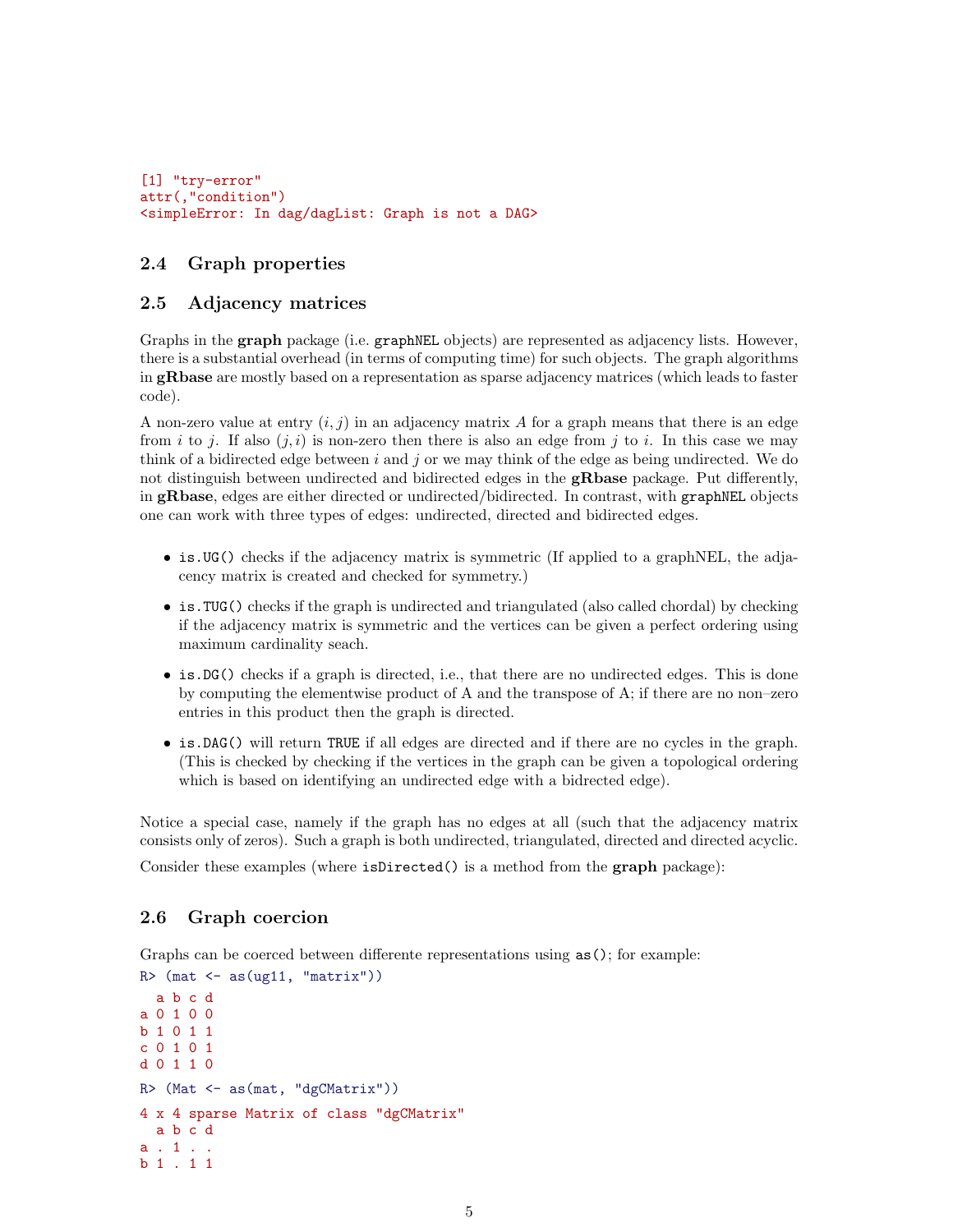```
c . 1 . 1
d . 1 1 .
R> (NEL <- as(Mat, "graphNEL"))
A graphNEL graph with undirected edges
Number of Nodes = 4
Number of Edges = 4
Faster (generally) coercion can be obtained with
R> mat <- coerceGraph(ug11, "matrix")
R> Mat <- coerceGraph(ug11, "dgCMatrix")
R> NEL <- coerceGraph(mat, "graphNEL")
and
R> mat <- graphNEL2M(ug11, result="matrix")
R> Mat <- graphNEL2M(ug11, result="dgCMatrix")
R> NEL <- M2graphNEL(mat)
R> if( require(microbenchmark) ){
    microbenchmark(as(ug11, "matrix"), coerceGraph(ug11, "matrix"), graphNEL2M(ug11),
                   as(ug11, "dgCMatrix"), coerceGraph(ug11, "dgCMatrix"),
                  graphNEL2M(ug11, result="Matrix"),
                  as(mat, "graphNEL"), coerceGraph(mat, "graphNEL"), M2graphNEL(mat))
 }
Unit: microseconds
                  expr min 1q mean median uq<br>as(ug11, "matrix") 97.69 111.76 129.63 120.31 130.57
                                      97.69 111.76 129.63 120.31 130.57
         coerceGraph(ug11, "matrix") 45.23 54.55 68.96 65.76 73.94
                   graphNEL2M(ug11) 36.87 44.09 53.75 48.47 56.45
              as(ug11, "dgCMatrix") 103.40 117.65 135.22 127.34 140.27
      coerceGraph(ug11, "dgCMatrix") 52.08 60.06 70.86 67.09 76.60
 graphNEL2M(ug11, result = "Matrix") 45.62 49.23 67.26 56.83 68.61
                as(mat, "graphNEL") 1721.99 1889.44 2052.90 1989.04 2128.73
        coerceGraph(mat, "graphNEL") 1733.02 1849.91 2118.57 1928.59 2115.24
                    M2graphNEL(mat) 1739.48 1869.86 2105.75 1945.51 2118.66
   max neval cld
  441.0 100 a
  238.0 100 a
 128.9 100 a
        100 a
 134.6 100 a
 555.0 100 a
 3361.9 100 b
8904.2 100 b
 4155.2 100 b
We also have
R> str( edges(as(mat,"graphNEL")) )
List of 4
$ a: chr "b"
$ b: chr [1:3] "a" "c" "d"
$ c: chr [1:2] "b" "d"
 $ d: chr [1:2] "b" "c"
R> str( M2adjList(mat) )
List of 4
$ a: chr "b"
 $ b: chr [1:3] "a" "c" "d"
 $ c: chr [1:2] "b" "d"
 $ d: chr [1:2] "b" "c"
```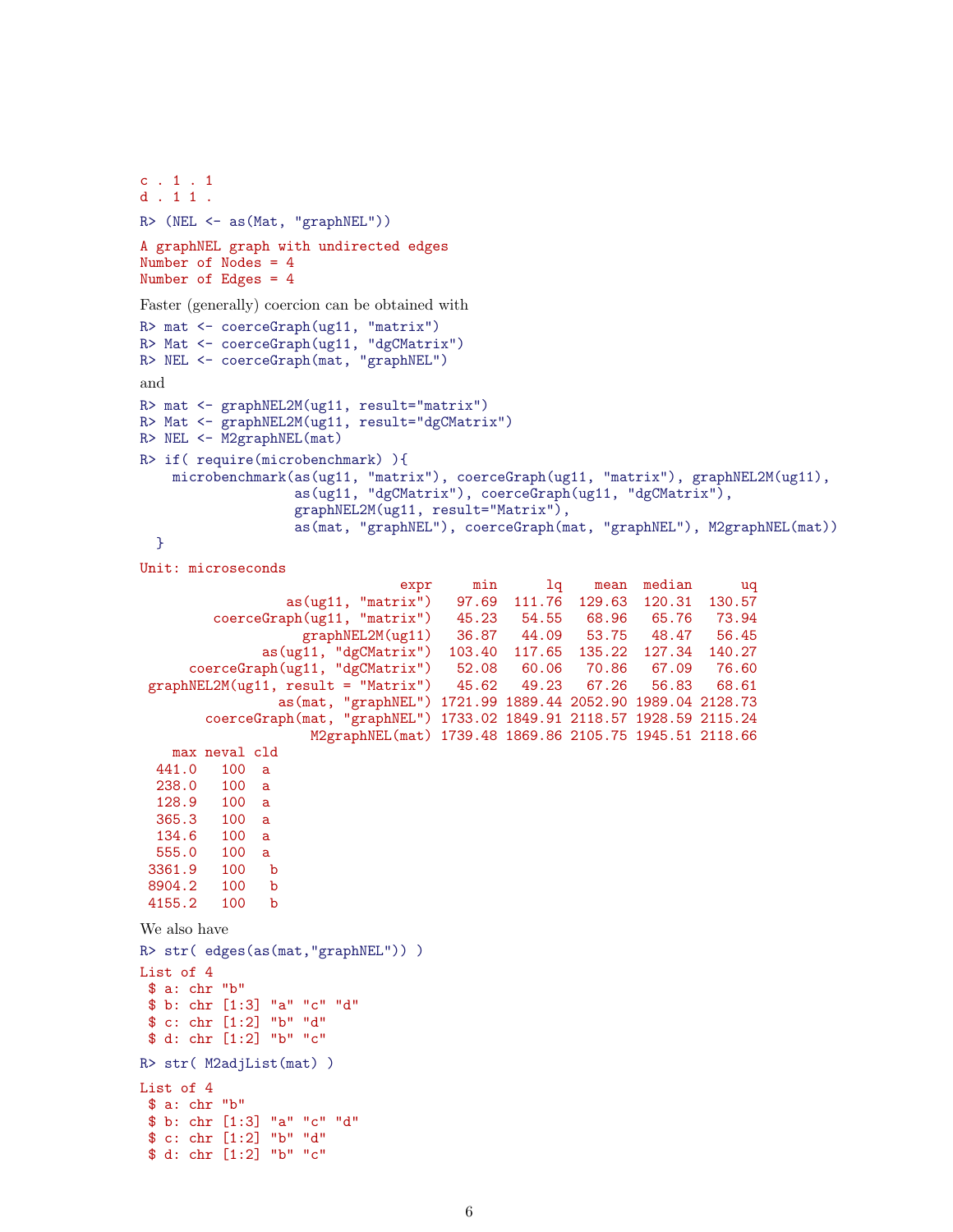## 3 Advanced graph operations

### 3.1 Moralization

A moralized directed acyclic graph is obtained with R> dag11.mor <- moralize(dag11)

```
R> par(mfrow=c(1,2)); plot(dag11); plot(dag11.mor)
```


We can work with a matrix representation too. Default is that the output representation is the same as the input representation, but this can be changed:

```
R> moralize( dag11m )
 a b c d
a 0 1 0 0
b 1 0 1 1
c 0 1 0 1
d 0 1 1 0
R> moralize( dag11, result="matrix" )
 a b c d
a 0 1 0 0
b 1 0 1 1
c 0 1 0 1
d 0 1 1 0
```
### 3.2 Topological sort

A topological ordering of a directed graph is a linear ordering of its vertices such that, for every edge  $(u \to v)$ , u comes before v in the ordering. A topological ordering is possible if and only if the graph has no directed cycles, that is, if it is a directed acyclic graph (DAG). Any DAG has at least one topological ordering.

```
R> topoSort(dag11)
[1] "c" "d" "b" "a"
R> topoSort(dag11m)
[1] "c" "d" "b" "a"
R> topoSort(dag11M)
[1] "c" "d" "b" "a"
```
The following graph has a cycle and hence a topological ordering can not be made: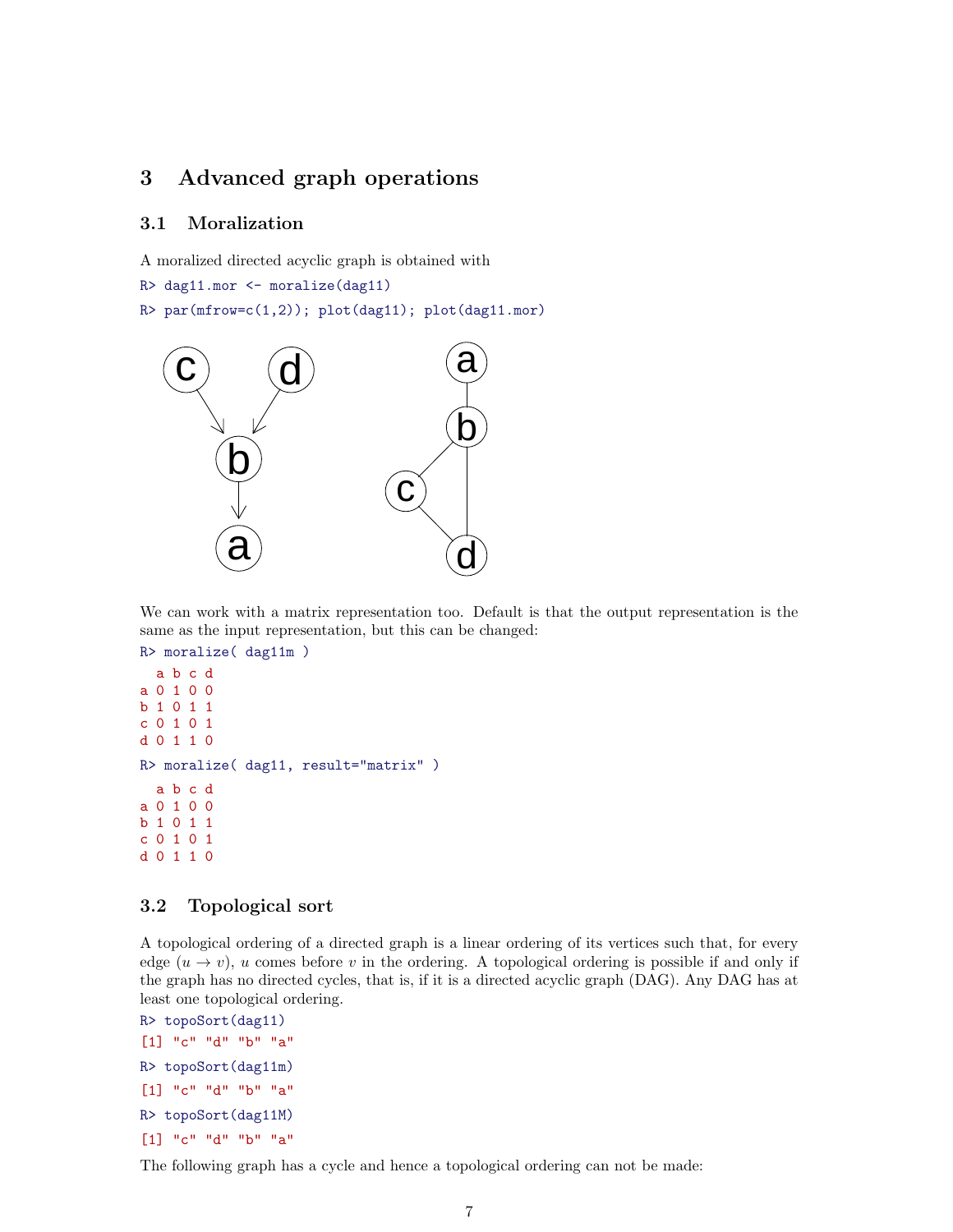```
R> topoSort(dag(~a:b+b:c+c:a))
character(0)
```
Likewise for an undirected graph (recall that we regard an undirected edge as a bidirected edge):  $R$ > topoSort( ug( ~a:b)) character(0)

### 3.3 Getting the cliques of an undirected graph

In graph theory, a clique is often a complete subset of a graph. A maximal clique is a clique which can not be enlarged. In statistics (and that is the convention we follow here) a clique is usually understood to be a maximal clique. Finding the cliques of a general graph is an NP–complete problem. Finding the cliques of triangulated graph is linear in the number of cliques.

```
R> str( getCliques(ug11) )
List of 2
$ : chr [1:3] "b" "c" "d"
$ : chr [1:2] "b" "a"
R> str( getCliques(ug11m) )
List of 2
$ : chr [1:3] "b" "c" "d"
$ : chr [1:2] "b" "a"
R> str( getCliques(ug11M) )
List of 2
$ : chr [1:3] "b" "c" "d"
$ : chr [1:2] "b" "a"
```
For graphNEL objects one may also use the maxClique() function in RBGL, but getCliques() applies also to matrices and it is substantially faster:

```
R> if (require(microbenchmark)){
     microbenchmark(
         RBGL::maxClique( ug11 ), getCliques( ug11 ), getCliques( ug11m ),
         getCliques( ug11M ))}
Unit: microseconds
                expr min lq mean median uq max neval cld
RBGL::maxClique(ug11) 280.16 310.38 328.23 327.10 339.65 566.0 100 d
     getCliques(ug11) 80.59 91.80 101.18 99.78 109.29 194.2 100 c
    getCliques(ug11m) 23.57 27.37 33.19 30.03 33.45 106.8 100 a
    getCliques(ug11M) 32.31 39.72 48.39 42.58 51.13 162.7 100 b
```
#### 3.4 Perfect ordering, maximum cardinality search and triangulation

An undirected graph is triangulated (or chordal) if it has no cycles of length  $\geq 4$  without a chord. This is equivalent to that the vertices can be given a perfect ordering. A perfect ordering (if it exists) can be obtained with Maximum Cardinality Search. If character(0) is returned the graph is not triangulated. Otherwise a perfect ordering of the nodes is returned.

```
R > mcs(ug11)[1] "a" "b" "c" "d"
R> mcs(ug11m)
[1] "a" "b" "c" "d"
R> mcs(ug11M)
[1] "a" "b" "c" "d"
```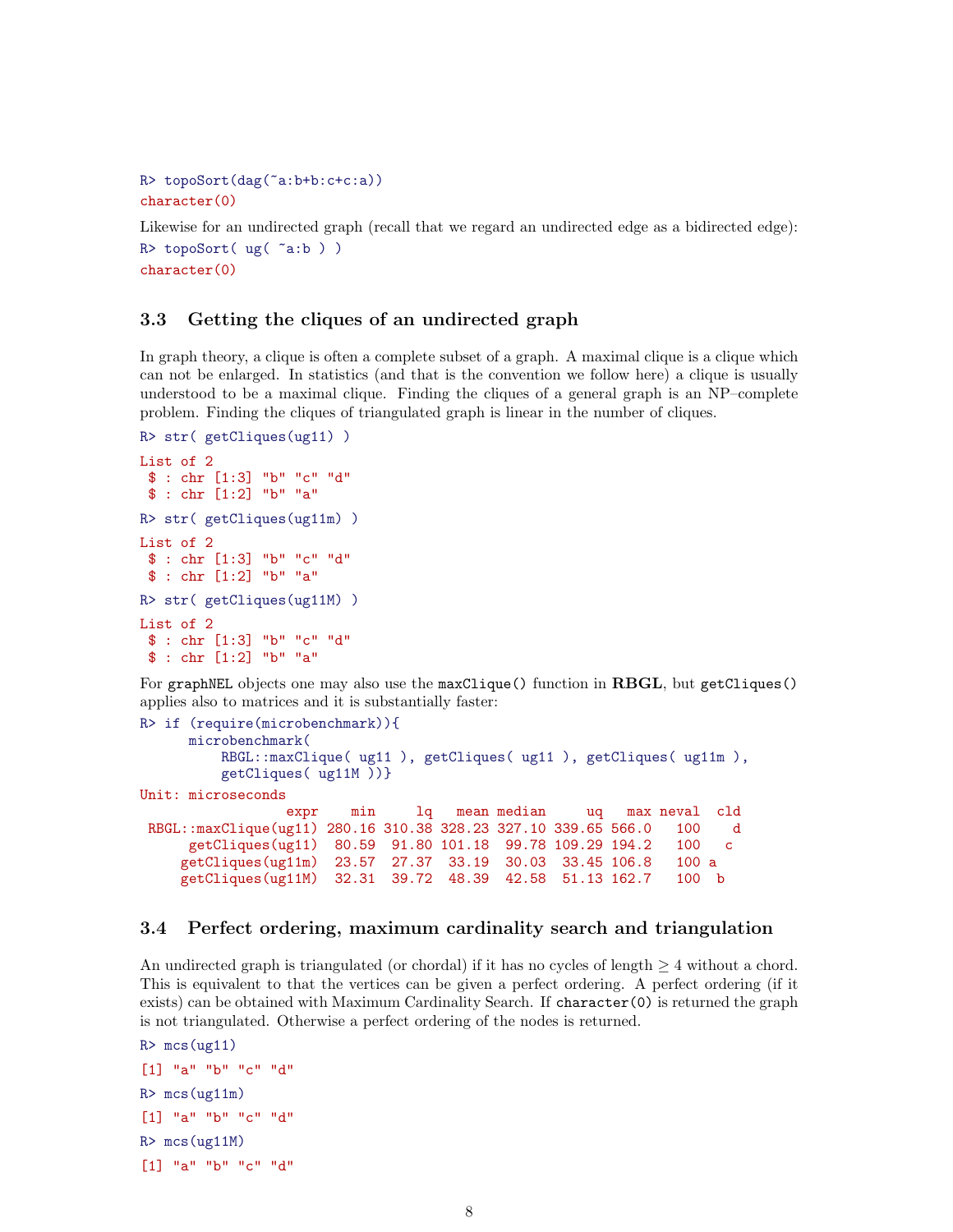In some applications it is convenient to retain control over the ordering (if it exists). For example:  $R > mcs(ug11, root=c("a", "c"))$ 

```
[1] "a" "b" "c" "d"
```
The desired ordering (specified by root) is followed as far as possible (here only to the first variable "a"). Notice the output when applying  $mcs()$  to a directed graph:<sup>2</sup>

```
R> mcs( dag11 )
character(0)
R> mcs( as(dag11, "matrix"))
character(0)
```
Any undirected graph can be triangulated by adding edges to the graph, so called fill-ins:

```
R> ug11.nc <- ug(a:b:c + c:d + d:e + a:e + f:g)
A graphNEL graph with undirected edges
Number of Nodes = 7
Number of Edges = 7
R> mcs(ug11.nc)
character(0)
R> (tug11.nc <- triangulate(ug11.nc))
A graphNEL graph with undirected edges
Number of Nodes = 7
Number of Edges = 8
R> mcs(tug11.nc)
[1] "a" "b" "c" "e" "d" "f" "g"
R > par(mfrow=c(1,2)); plot(ug11.nc); plot(tug11.nc)a
   b
                     f
                     \overline{\mathsf{g}}a
                             \Gammaf
                                               g
```


A RIP–ordering of the cliques of a triangulated graph can be obtained as:

 $\widehat{\mathbf{e}}$ 

 $\boldsymbol{\widetilde{c}}$ 

d

```
R> rp <- rip(tug11.nc); rp
cliques
 1 : c a b
 2 : c a e
 3 : c d e
```
 $\widehat{\mathbf{C}}$ 

d

 $\widehat{\mathbf{e}}$ 

<sup>2</sup>Perhaps better to signal an error.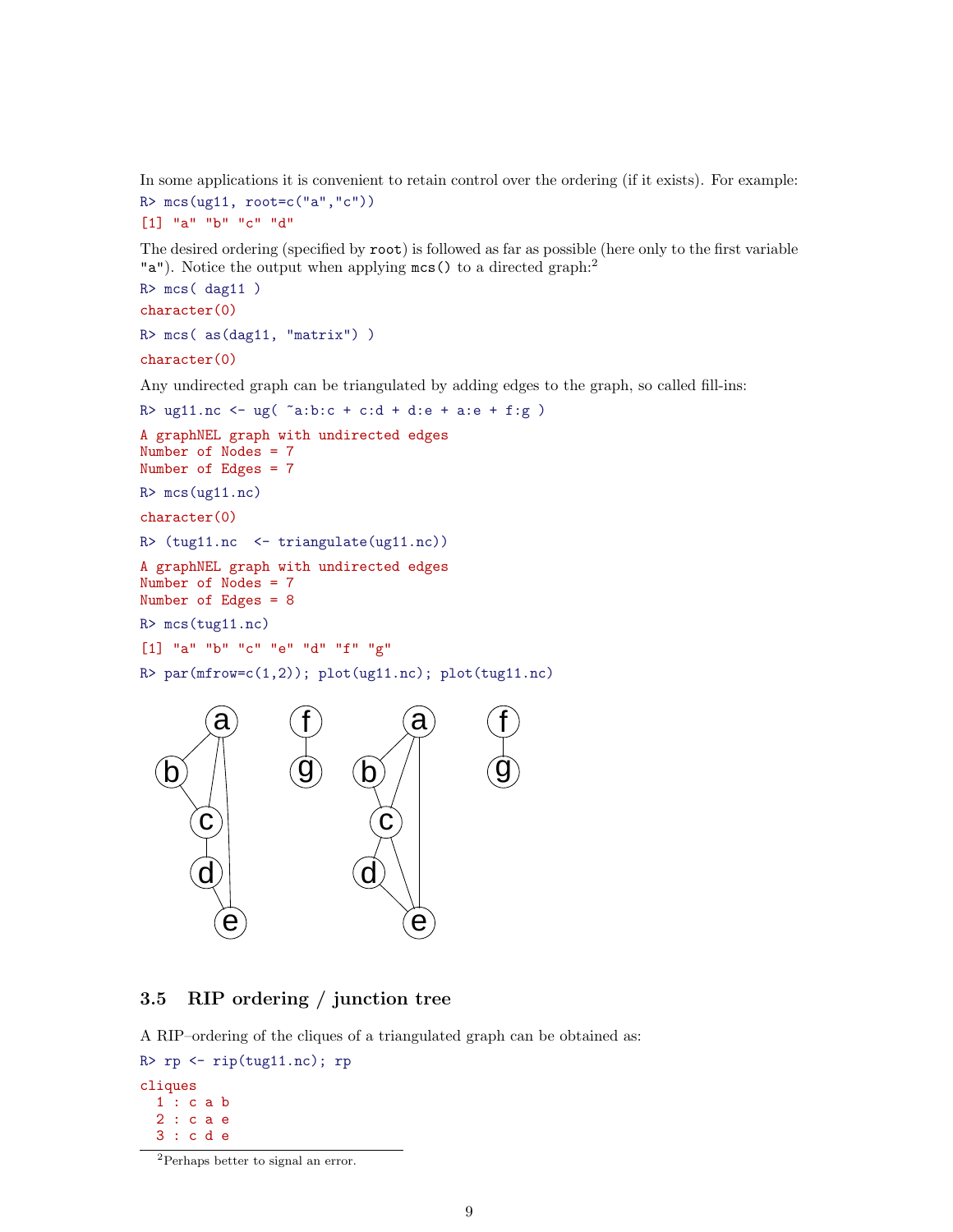

The function jTree takes an undirected graph as input; triangulates it if it is not already so and then finds a RIP–ordering.

### 3.6 Minimal triangulation and maximum prime subgraph decomposition

A triangulation is minimal if no fill-ins can be removed without breaking the property that the graph is triangulated. (A related concept is the minimum triangulation, which is the the graph with the smallest number of fill-ins. The minimum triangulation is unique, but finding the minimum triangulation is NP-hard.)

For example, this graph has two 4–cycles:

```
R> g1 <- ug(~a:b+b:c+c:d+d:e+e:f+a:f+b:e)
R> g1mt <- minimalTriang(g1) # A minimal triangulation
R> par(mfrow = c(1,2)); plot(g1); plot(g1mt)
```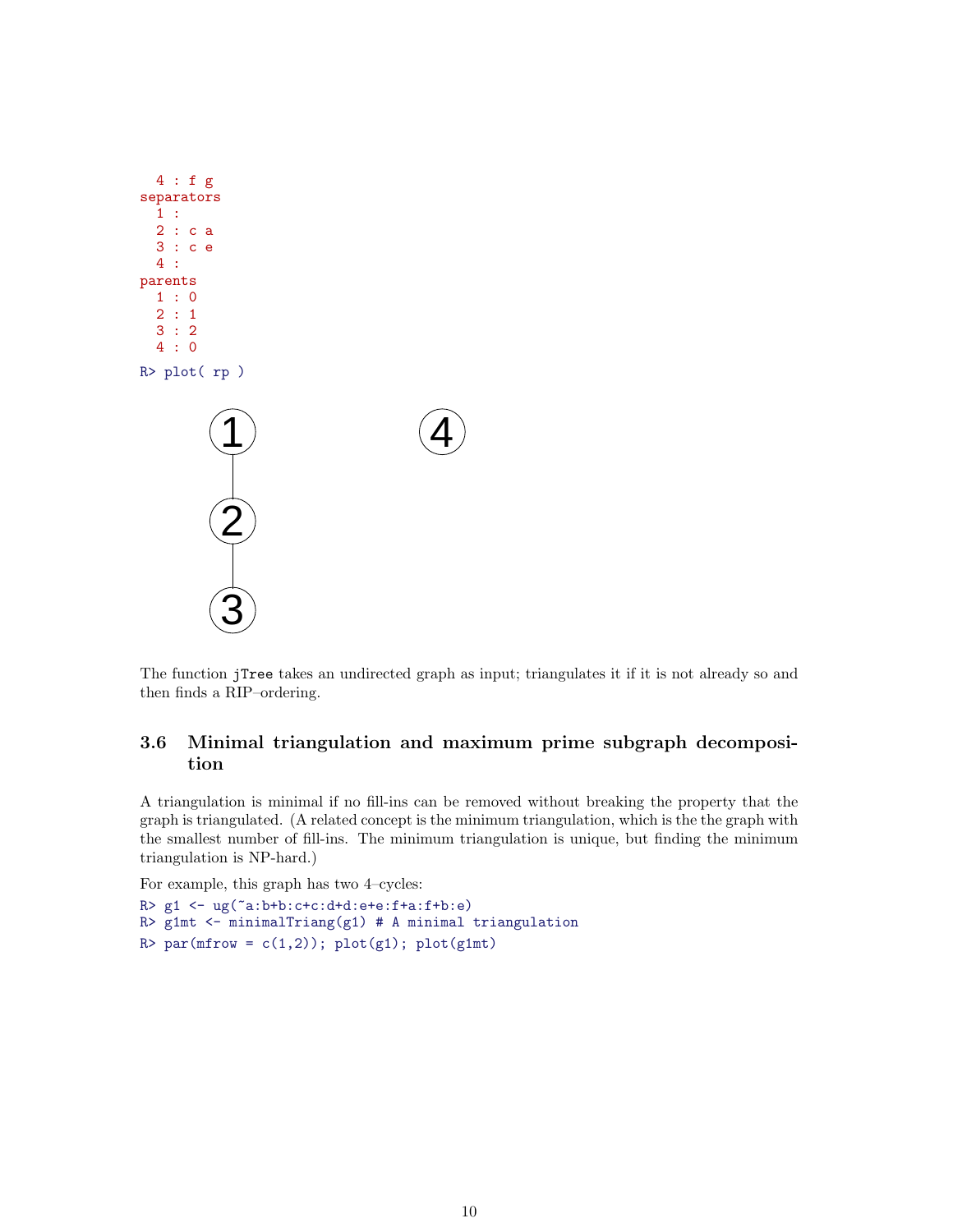

The following graph is also a triangulation of g1, and from this a minimal triangulation can be obtained:

```
R> g2 <- ug(~a:b:e:f+b:c:d:e)
R> g1mt2 <- minimalTriang(g1, tobject=g2)
R > par(mfrow = c(1,2)); plot(g2); plot(g1mt2)
```


The junction tree of a maximum prime subgraph decomposition is obtained with:

```
R> mm < - mgd(g1); mmcliques
 1 : b a f e
 2 : b d e c
separators
 1 :
 2 : b e
parents
 1 : 0
 2 : 1
R > par(mfrow = c(1,2))R> plot(subGraph(mm$cliques[[1]], g1))
R> plot(subGraph(mm$cliques[[2]], g1))
```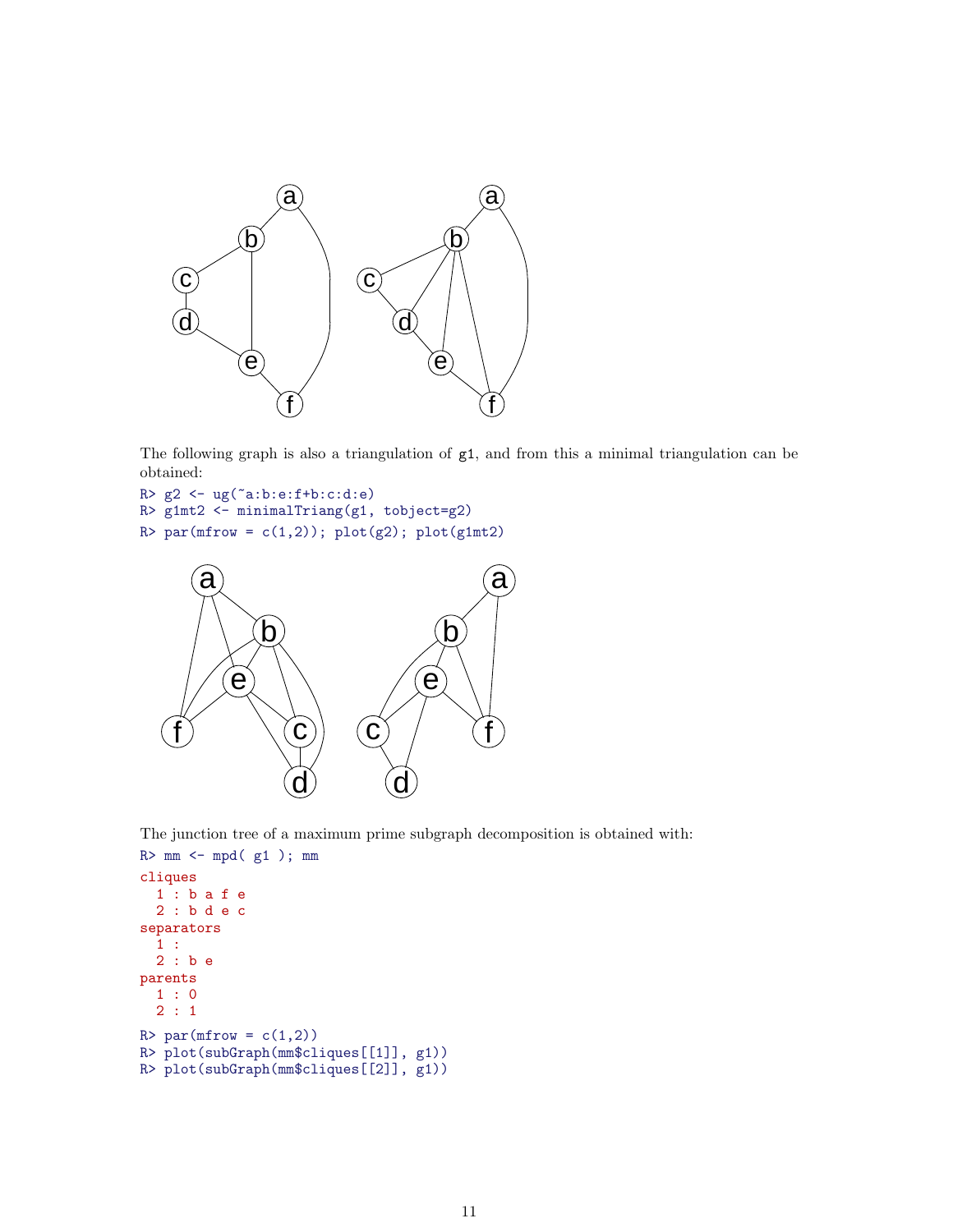

## 4 Time and space considerations

### 4.1 Time

It is worth noticing that working with graphs representated as graphNEL objects can be somewhat slower than working with graphs represented as adjacency matrices. Consider finding the cliques of an undirected graph represented as a graphNEL object or as a matrix:

```
R> if(require(microbenchmark)){
     microbenchmark(
         RBGL::maxClique(ug11),
         getCliques(ug11),
         getCliques(ug11m),
         getCliques(ug11M) ) }
Unit: microseconds
                expr min lq mean median uq max neval cld
RBGL::maxClique(ug11) 280.92 295.55 310.81 303.92 313.04 489.61 100 d
     getCliques(ug11) 78.69 84.77 95.52 94.46 99.78 198.05 100 c
    getCliques(ug11m) 23.57 26.61 30.85 29.27 33.45 45.24 100 a
    getCliques(ug11M) 31.93 36.49 42.21 40.86 45.62 95.03 100 b
```
### 4.2 Space

The graphNEL representation is  $-$  at least  $-$  in principle more economic in terms of space requirements than the adjacency matrix representation (because the adjacency matrix representation uses a 0 to represent a "missing edge". The sparse matrix representation is clearly only superior to the standard matrix representation if the graph is sparse:

```
R > V < -1:300R > M < -1:10R> ## Sparse graph
R> ##
R> g1 \leftarrow \text{randomGraph}(V, M, 0.05)R> length(edgeList(g1))
[1] 1307
R> s<-c(NEL=object.size(g1), dense=object.size(as(g1, "matrix")),
       sparse=object.size(as(g1, "dgCMatrix")))
R > s/max(s)
```